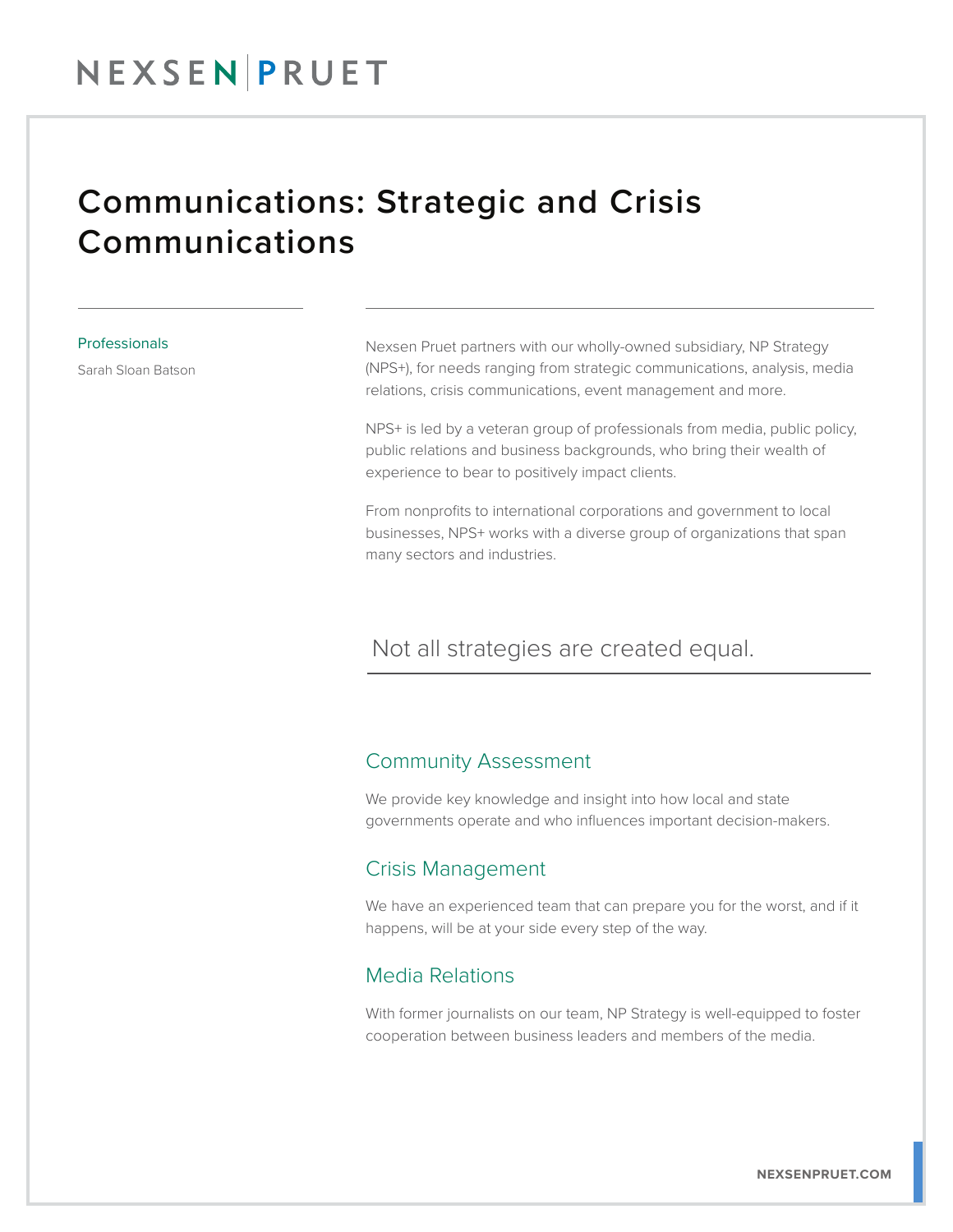## NEXSEN PRUET

## Message Development

Without the right message and delivery, even the best project can fail. We help you develop the right message.

### Stakeholder Management

Thorough planning for how to engage, manage expectations, and predict reactions, can be the most important step in the success of a project.

## Event Management

Planning and executing an event should be time-consuming and detail-focused for successful results.

## Digital and Social Media

We advise clients on how to utilize digital media, build and leverage websites and manage social media campaigns to achieve their goals.

Contact Us:

#### www.npstrategy.com

#### News

07.06.2021 | Media Mention Bobby Robinson Offers Tips to NCAA Athletes Looking to Leverage Their Name, Image, and Likeness

02.04.2021 Site Selection Consulting - US Golf Association

06.24.2020 | News from Nexsen Pruet Bob Coble and Amanda Loveday recognized in "Power List 2020: The People Who Get Stuff Done in Columbia"

12.12.2019 | Media Mention Sam Johnson Featured in University of South Carolina Alumnus Spotlight

#### **Insights**

06.24.2021 | News from Nexsen Pruet Stay Informed: COVID-19 Resources Page